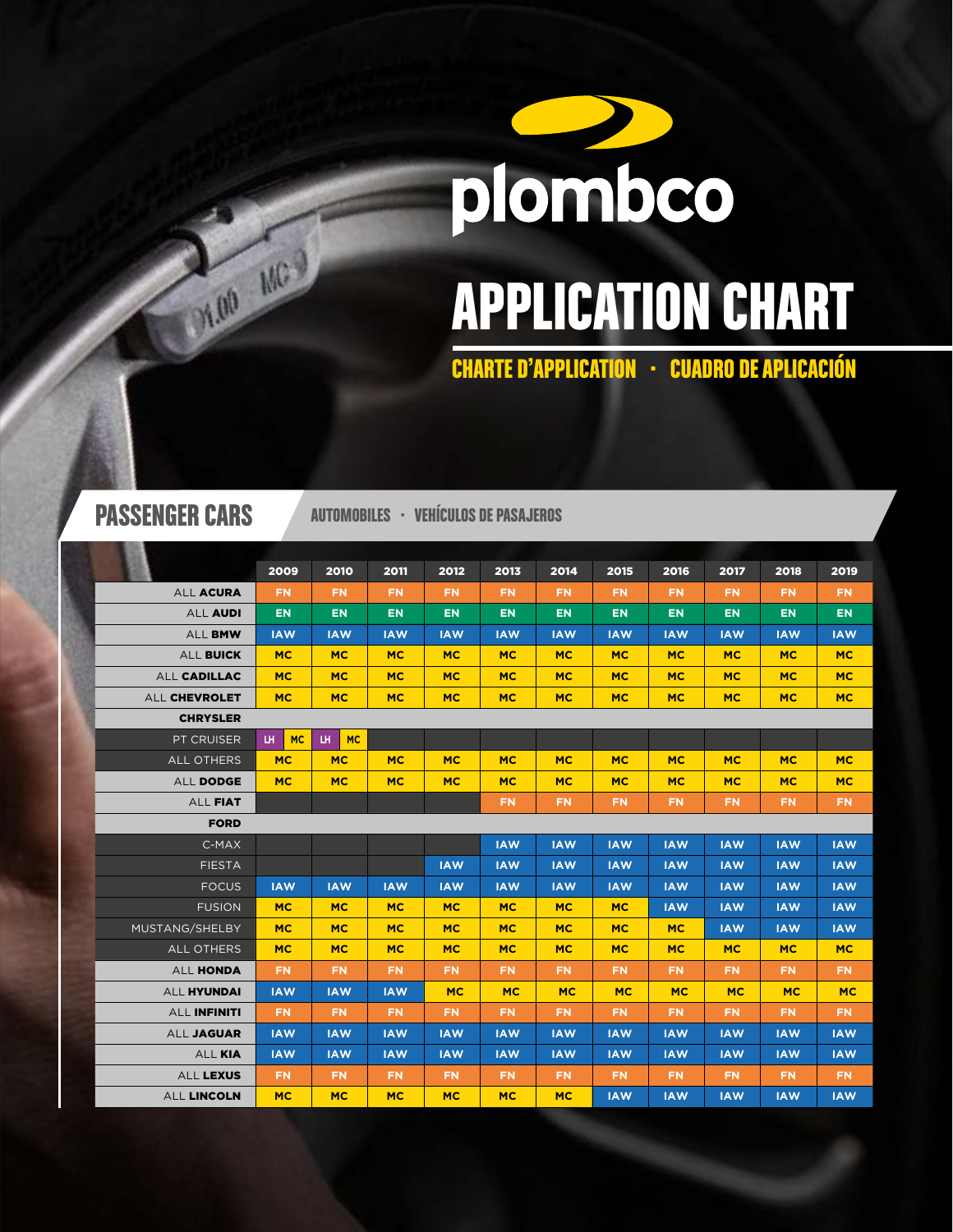## PASSENGER CARS AUTOMOBILES · VEHÍCULOS DE PASAJEROS

|                             | 2009            | 2010            | 2011            | 2012            | 2013            | 2014            | 2015            | 2016            | 2017            | 2018            | 2019            |  |  |
|-----------------------------|-----------------|-----------------|-----------------|-----------------|-----------------|-----------------|-----------------|-----------------|-----------------|-----------------|-----------------|--|--|
| <b>MAZDA</b>                |                 |                 |                 |                 |                 |                 |                 |                 |                 |                 |                 |  |  |
| MAZDA 2, 3                  | <b>MC</b>       | <b>MC</b>       | <b>MC</b>       | <b>MC</b>       | <b>MC</b>       | <b>IAW</b>      | <b>IAW</b>      | <b>IAW</b>      | <b>IAW</b>      | <b>IAW</b>      | <b>IAW</b>      |  |  |
| MAZDA 6                     | <b>MC</b>       | <b>MC</b>       | <b>MC</b>       | <b>MC</b>       | <b>MC</b>       | <b>IAW</b>      | <b>IAW</b>      | <b>IAW</b>      | <b>IAW</b>      | <b>IAW</b>      | <b>IAW</b>      |  |  |
| <b>ALL OTHERS</b>           | <b>FN</b>       | <b>FN</b>       | <b>FN</b>       | <b>FN</b>       | <b>FN</b>       | <b>FN</b>       | <b>FN</b>       | <b>FN</b>       | <b>FN</b>       | <b>FN</b>       | <b>FN</b>       |  |  |
| ALL MERCEDES-BENZ           | <b>EN</b>       | <b>EN</b>       | <b>EN</b>       | <b>EN</b>       | <b>EN</b>       | <b>EN</b>       | <b>EN</b>       | <b>EN</b>       | <b>EN</b>       | <b>EN</b>       | <b>EN</b>       |  |  |
| ALL MERCURY                 | <b>MC</b>       | <b>MC</b>       | <b>MC</b>       |                 |                 |                 |                 |                 |                 |                 |                 |  |  |
| ALL MINI                    | <b>IAW</b>      | <b>IAW</b>      | <b>IAW</b>      | <b>IAW</b>      | <b>IAW</b>      | <b>IAW</b>      | <b>IAW</b>      | <b>IAW</b>      | <b>IAW</b>      | <b>IAW</b>      | <b>IAW</b>      |  |  |
| <b>MITSUBISHI</b>           |                 |                 |                 |                 |                 |                 |                 |                 |                 |                 |                 |  |  |
| <b>ECLIPSE &amp; SPYDER</b> | <b>MC</b>       | <b>MC</b>       | <b>MC</b>       | <b>MC</b>       |                 |                 |                 |                 |                 |                 |                 |  |  |
| GALANT                      | <b>MC</b>       | <b>MC</b>       | <b>MC</b>       | <b>MC</b>       | <b>IAW</b>      |                 |                 |                 |                 |                 |                 |  |  |
| <b>ALL OTHERS</b>           | <b>IAW</b>      | <b>IAW</b>      | <b>IAW</b>      | <b>IAW</b>      | <b>IAW</b>      | <b>IAW</b>      | <b>IAW</b>      | <b>IAW</b>      | <b>IAW</b>      | <b>IAW</b>      | <b>IAW</b>      |  |  |
| ALL NISSAN                  | <b>FN</b>       | <b>FN</b>       | <b>FN</b>       | <b>FN</b>       | FN.             | <b>FN</b>       | <b>FN</b>       | FN.             | <b>FN</b>       | <b>FN</b>       | <b>FN</b>       |  |  |
| <b>PONTIAC</b>              |                 |                 |                 |                 |                 |                 |                 |                 |                 |                 |                 |  |  |
| <b>VIBE</b>                 | <b>FN</b>       | <b>FN</b>       |                 |                 |                 |                 |                 |                 |                 |                 |                 |  |  |
| <b>ALL OTHERS</b>           | <b>MC</b>       | <b>MC</b>       |                 |                 |                 |                 |                 |                 |                 |                 |                 |  |  |
| ALL PORSCHE                 | <b>ADHESIVE</b> | <b>ADHESIVE</b> | <b>ADHESIVE</b> | <b>ADHESIVE</b> | <b>ADHESIVE</b> | <b>ADHESIVE</b> | <b>ADHESIVE</b> | <b>ADHESIVE</b> | <b>ADHESIVE</b> | <b>ADHESIVE</b> | <b>ADHESIVE</b> |  |  |
| ALL SAAB                    | <b>IAW</b>      | <b>IAW</b>      | <b>IAW</b>      | <b>IAW</b>      |                 | <b>IAW</b>      |                 |                 |                 |                 |                 |  |  |
| ALL SATURN                  | <b>MC</b>       |                 |                 |                 |                 |                 |                 |                 |                 |                 |                 |  |  |
| ALL SCION                   | <b>FN</b>       | <b>FN</b>       | <b>FN</b>       | <b>FN</b>       | <b>FN</b>       | <b>FN</b>       | <b>FN</b>       | <b>FN</b>       | <b>FN</b>       | <b>FN</b>       | <b>FN</b>       |  |  |
| ALL SMART                   | <b>IAW</b>      | <b>IAW</b>      | <b>IAW</b>      | <b>IAW</b>      | <b>IAW</b>      | <b>IAW</b>      | <b>IAW</b>      | <b>IAW</b>      | <b>IAW</b>      | <b>IAW</b>      | <b>IAW</b>      |  |  |
| <b>SUBARU</b>               |                 |                 |                 |                 |                 |                 |                 |                 |                 |                 |                 |  |  |
| LEGACY                      | <b>MC</b>       | <b>MC</b>       | <b>MC</b>       | <b>FN</b>       | <b>FN</b>       | <b>FN</b>       | <b>FN</b>       | <b>FN</b>       | <b>FN</b>       | <b>FN</b>       | <b>FN</b>       |  |  |
| <b>OUTBACK</b>              | <b>MC</b>       | <b>MC</b>       | <b>MC</b>       | <b>FN</b>       | <b>FN</b>       | <b>FN</b>       | <b>FN</b>       | <b>FN</b>       | <b>FN</b>       | <b>FN</b>       | <b>FN</b>       |  |  |
| <b>ALL OTHERS</b>           | <b>IAW</b>      | <b>IAW</b>      | <b>IAW</b>      | <b>FN</b>       | FN              | <b>FN</b>       | <b>FN</b>       | FN              | FN              | <b>FN</b>       | <b>FN</b>       |  |  |
| ALL SUZUKI                  | <b>IAW</b>      | <b>IAW</b>      | <b>IAW</b>      | <b>IAW</b>      |                 | <b>IAW</b>      |                 |                 |                 |                 |                 |  |  |
| ALL TOYOTA                  | <b>FN</b>       | <b>FN</b>       | <b>FN</b>       | <b>FN</b>       | FN.             | FN              | <b>FN</b>       | <b>FN</b>       | FN              | <b>FN</b>       | <b>FN</b>       |  |  |
| <b>ALL VOLKSWAGEN</b>       | <b>EN</b>       | <b>EN</b>       | <b>EN</b>       | <b>EN</b>       | <b>EN</b>       | <b>EN</b>       | <b>EN</b>       | <b>EN</b>       | <b>EN</b>       | <b>EN</b>       | <b>EN</b>       |  |  |
| ALL VOLVO                   | <b>IAW</b>      | <b>IAW</b>      | <b>IAW</b>      | <b>IAW</b>      | <b>IAW</b>      | <b>IAW</b>      | <b>IAW</b>      | <b>IAW</b>      | <b>IAW</b>      | <b>IAW</b>      | <b>IAW</b>      |  |  |

## KIT PASSENGER 2000 **Diasteel**

### **THE INTERMEDIATE KIT FOR THE TIRE PROFESSIONAL**



| <b>STYLE</b> | plasteel<br>(PS) | <b>STEEL</b><br>(Fe) | <b>ZINC</b><br>(Z) | <b>LEAD</b>     |  |  |
|--------------|------------------|----------------------|--------------------|-----------------|--|--|
| <b>P/REG</b> |                  | PFe                  | REGZ/REGZS         | <b>REG/REGS</b> |  |  |
| <b>MC</b>    | <b>MCPS</b>      | <b>MCFe</b>          | <b>MCZS</b>        | MC/MCS          |  |  |
| <b>IAW</b>   | <b>IAWPS</b>     | <b>IAWFe</b>         | <b>IAWZS</b>       | <b>IAWS</b>     |  |  |
| <b>FN</b>    | <b>FNPS</b>      | <b>FNFe</b>          | <b>FNZS</b>        | <b>FNS</b>      |  |  |
| <b>EN</b>    | <b>ENPS</b>      | <b>ENFe</b>          | <b>ENZS</b>        | <b>ENS</b>      |  |  |
| т            | <b>TPS</b>       | TFe                  | <b>TZS</b>         | <b>TS</b>       |  |  |
| LН           |                  | LHFe                 | LHZS               | <b>LHS</b>      |  |  |
| AW           | <b>AWPS</b>      | AWFe                 | AWZS               | AW/AWS          |  |  |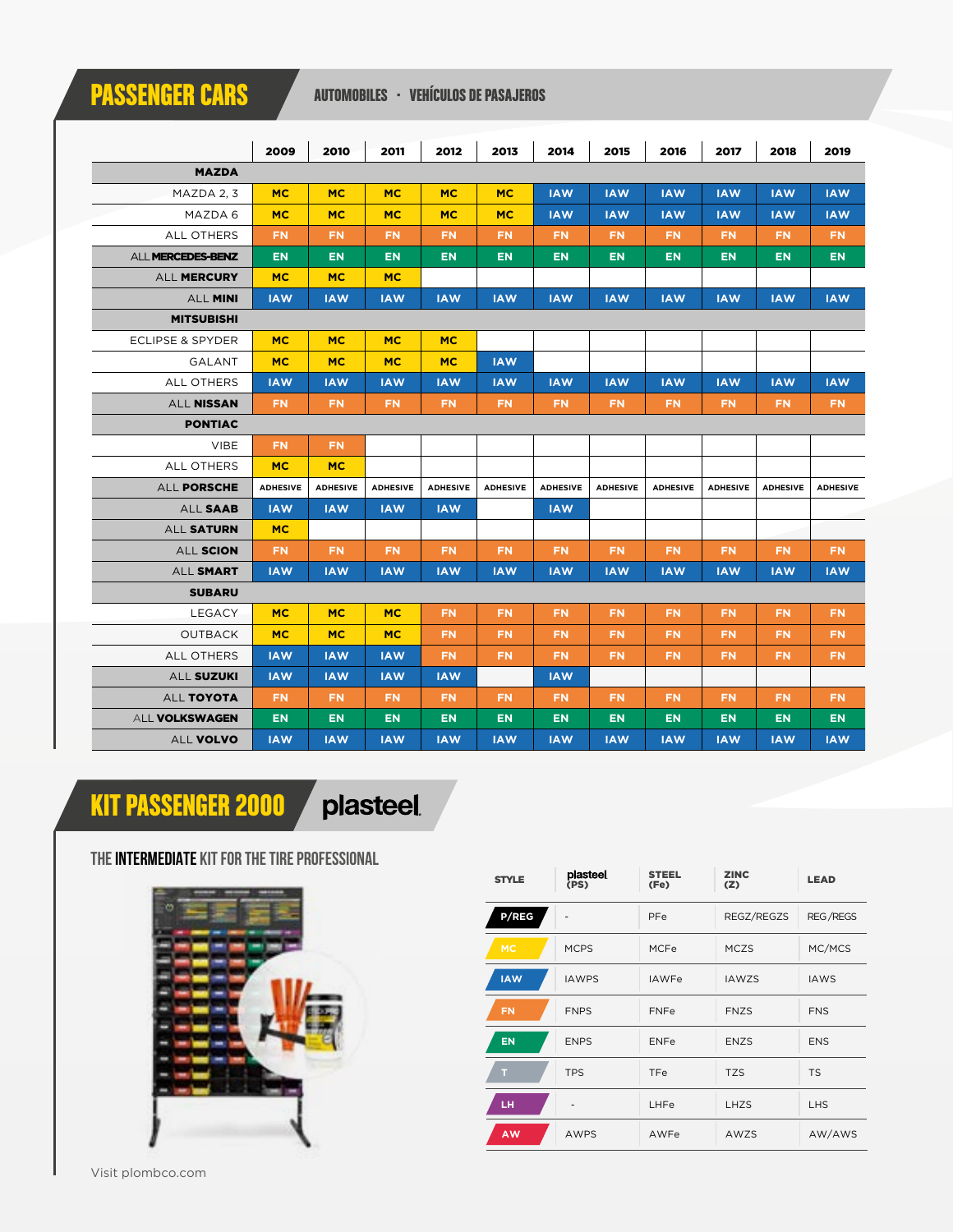## **LIGHT TRUCKS, SUVS & MINIVANS CAMIONNETTES, VUS ET FOURGONNETTES**

## CAMIONETAS, VEHÍCULOS UTILITARIOS DEPORTIVOS Y MINICAMIONETAS

|                               |    | 2009       |   | 2010       |           | 2011                   |    | 2012                   |                          | 2013                    |                          | 2014       | 2015       |            | 2016       |            | 2017       |            | 2018           |           | 2019       |           |
|-------------------------------|----|------------|---|------------|-----------|------------------------|----|------------------------|--------------------------|-------------------------|--------------------------|------------|------------|------------|------------|------------|------------|------------|----------------|-----------|------------|-----------|
| ALL ACURA                     |    | <b>FN</b>  |   | <b>FN</b>  |           | <b>FN</b>              |    | <b>FN</b>              |                          | <b>FN</b>               |                          | <b>FN</b>  |            | <b>FN</b>  |            | <b>FN</b>  | <b>FN</b>  |            | <b>FN</b>      |           | <b>FN</b>  |           |
| <b>ALL AUDI</b>               |    | <b>EN</b>  |   | <b>EN</b>  |           | <b>EN</b>              |    | <b>EN</b>              |                          | <b>EN</b>               |                          | <b>EN</b>  |            | <b>EN</b>  |            | <b>EN</b>  | <b>EN</b>  |            | <b>EN</b>      |           | <b>EN</b>  |           |
| <b>ALL BMW</b>                |    | <b>IAW</b> |   | <b>IAW</b> |           | <b>IAW</b>             |    | <b>IAW</b>             |                          | <b>IAW</b>              |                          | <b>IAW</b> |            | <b>IAW</b> |            | <b>IAW</b> | <b>IAW</b> |            | <b>IAW</b>     |           | <b>IAW</b> |           |
| <b>ALL BUICK</b>              |    | <b>MC</b>  |   | <b>MC</b>  |           | <b>MC</b>              |    | <b>MC</b>              |                          | <b>MC</b>               |                          | <b>MC</b>  |            | <b>MC</b>  |            | <b>MC</b>  |            | <b>MC</b>  | <b>MC</b>      |           | <b>MC</b>  |           |
| ALL CADILLAC                  | п  | <b>MC</b>  | п | <b>MC</b>  | т         | <b>MC</b>              | T. | <b>MC</b>              | m                        | <b>MC</b>               | п                        | <b>MC</b>  | т          | <b>MC</b>  | п          | <b>MC</b>  | ш          | <b>MC</b>  | т              | <b>MC</b> |            | <b>MC</b> |
| <b>ALL CHEVROLET</b>          | m  | <b>MC</b>  |   | <b>MC</b>  | т         | <b>MC</b>              | т  | <b>MC</b>              | ш                        | <b>MC</b>               | т                        | <b>MC</b>  | т          | <b>MC</b>  |            | <b>MC</b>  | m          | <b>MC</b>  | т              | <b>MC</b> |            | <b>MC</b> |
| <b>CHRYSLER</b>               |    |            |   |            |           |                        |    |                        |                          |                         |                          |            |            |            |            |            |            |            |                |           |            |           |
| <b>ASPEN</b>                  |    | <b>MC</b>  |   |            |           |                        |    |                        |                          |                         |                          |            |            |            |            |            |            |            |                |           |            |           |
| <b>ALL OTHERS</b>             |    | LН         |   | <b>MC</b>  |           | <b>MC</b>              |    | <b>MC</b>              |                          | <b>MC</b>               |                          | <b>MC</b>  |            | <b>MC</b>  |            | <b>MC</b>  |            | <b>MC</b>  | <b>MC</b>      |           | <b>MC</b>  |           |
| <b>DODGE &amp; RAM</b>        |    |            |   |            |           |                        |    |                        |                          |                         |                          |            |            |            |            |            |            |            |                |           |            |           |
| <b>B SERIES VAN, RAM VAN</b>  | n. | <b>MC</b>  |   | <b>MC</b>  | <b>MC</b> |                        | ш  | <b>MC</b>              |                          | <b>MC</b>               |                          | <b>MC</b>  | ш          | <b>MC</b>  |            | <b>MC</b>  | <b>MC</b>  |            | <b>MC</b><br>ш |           | <b>MC</b>  |           |
| <b>ALL OTHERS</b>             |    | <b>MC</b>  |   | <b>MC</b>  |           | <b>MC</b>              |    | <b>MC</b>              |                          | <b>MC</b>               |                          | <b>MC</b>  |            | <b>MC</b>  | <b>MC</b>  |            | <b>MC</b>  |            | <b>MC</b>      |           | <b>MC</b>  |           |
| <b>FORD</b>                   |    |            |   |            |           |                        |    |                        |                          |                         |                          |            |            |            |            |            |            |            |                |           |            |           |
| <b>EDGE</b>                   |    | <b>MC</b>  |   | <b>MC</b>  |           | <b>MC</b><br><b>MC</b> |    | <b>MC</b><br><b>MC</b> |                          | <b>MC</b><br><b>IAW</b> |                          | <b>IAW</b> |            | <b>IAW</b> |            | <b>IAW</b> |            |            |                |           |            |           |
| <b>ESCAPE</b>                 |    | <b>MC</b>  |   | <b>MC</b>  |           | <b>MC</b>              |    | <b>MC</b>              | <b>IAW</b><br><b>IAW</b> |                         | <b>IAW</b><br><b>IAW</b> |            | <b>IAW</b> |            | <b>IAW</b> |            | <b>IAW</b> |            |                |           |            |           |
| <b>EXPLORER</b>               |    | <b>MC</b>  |   | <b>MC</b>  |           | <b>MC</b>              |    | <b>MC</b>              | <b>MC</b><br><b>MC</b>   |                         | <b>MC</b><br><b>MC</b>   |            | <b>MC</b>  |            | <b>MC</b>  |            | <b>IAW</b> |            |                |           |            |           |
| <b>RANGER</b>                 |    | <b>MC</b>  |   | <b>MC</b>  |           | <b>MC</b>              |    |                        |                          |                         |                          |            |            |            |            |            |            | <b>IAW</b> |                |           |            |           |
| <b>TRANSIT CONNECT</b>        |    |            |   | <b>IAW</b> |           | <b>IAW</b>             |    | <b>IAW</b>             | <b>IAW</b>               |                         | <b>IAW</b>               |            | <b>IAW</b> |            | <b>IAW</b> |            | <b>IAW</b> |            | <b>IAW</b>     |           | <b>IAW</b> |           |
| ALL OTHERS                    | т  | <b>MC</b>  |   | <b>MC</b>  |           | <b>MC</b>              | T. | <b>MC</b>              |                          | <b>MC</b>               |                          | <b>MC</b>  | т          | <b>MC</b>  |            | <b>MC</b>  |            | <b>MC</b>  | т              | <b>MC</b> |            | <b>MC</b> |
| <b>GMC</b>                    |    |            |   |            |           |                        |    |                        |                          |                         |                          |            |            |            |            |            |            |            |                |           |            |           |
| <b>SIERRA</b>                 | т  | <b>MC</b>  |   | <b>MC</b>  | т         | <b>MC</b>              | т  | <b>MC</b>              |                          | <b>MC</b>               | т                        | <b>MC</b>  | п          | <b>MC</b>  |            | <b>MC</b>  | т          | <b>MC</b>  | т              | <b>MC</b> |            | <b>MC</b> |
| SAVANA (G SERIES)             | m  | <b>MC</b>  |   | <b>MC</b>  | ш         | <b>MC</b>              | m  | <b>MC</b>              |                          | <b>MC</b>               | и                        | <b>MC</b>  | т          | <b>MC</b>  |            | <b>MC</b>  | м          | <b>MC</b>  | т              | <b>MC</b> |            | <b>MC</b> |
| YUKON/XL<br>(INCLUDES DENALI) | т  | <b>MC</b>  | т | <b>MC</b>  | T.        | <b>MC</b>              | T  | <b>MC</b>              | $\top$                   | <b>MC</b>               | T.                       | <b>MC</b>  | T          | <b>MC</b>  | т          | <b>MC</b>  | T.         | <b>MC</b>  | T.             | <b>MC</b> |            | <b>MC</b> |
| <b>ALL OTHERS</b>             |    | <b>MC</b>  |   | <b>MC</b>  |           | <b>MC</b>              |    | <b>MC</b>              |                          | <b>MC</b>               |                          | <b>MC</b>  |            | <b>MC</b>  |            | <b>MC</b>  |            | <b>MC</b>  |                | <b>MC</b> | <b>MC</b>  |           |
| <b>ALL HONDA</b>              |    | <b>FN</b>  |   | <b>FN</b>  |           | <b>FN</b>              |    | <b>FN</b>              |                          | <b>FN</b>               |                          | <b>FN</b>  |            | <b>FN</b>  |            | <b>FN</b>  |            | <b>FN</b>  |                | <b>FN</b> | <b>FN</b>  |           |
| ALL HUMMER                    |    | <b>MC</b>  |   | <b>MC</b>  |           | LT1                    |    | LT1                    |                          | LT1                     |                          | LT1        |            | LT1        | LT1        |            | LT1        |            |                | LT1       | LT1        |           |
| <b>ALL HYUNDAI</b>            |    | <b>IAW</b> |   | <b>IAW</b> |           | <b>IAW</b>             |    | <b>IAW</b>             |                          | <b>IAW</b>              |                          | <b>IAW</b> | <b>IAW</b> |            | <b>IAW</b> |            | <b>IAW</b> |            | <b>IAW</b>     |           | <b>IAW</b> |           |
| <b>ALL INFINITI</b>           |    | <b>FN</b>  |   | <b>FN</b>  |           | <b>FN</b>              |    | <b>FN</b>              |                          | <b>FN</b>               |                          | FN.        |            | <b>FN</b>  |            | <b>FN</b>  |            | <b>FN</b>  |                | <b>FN</b> | <b>FN</b>  |           |
| ALL JAGUAR                    |    | <b>IAW</b> |   | <b>IAW</b> |           | <b>IAW</b>             |    | <b>IAW</b>             |                          | <b>IAW</b>              |                          | <b>IAW</b> |            | <b>IAW</b> |            | <b>IAW</b> | <b>IAW</b> |            | <b>IAW</b>     |           | <b>IAW</b> |           |

#### **ALLOY WHEEL GAUGE**

Use our Alloy Wheel Gauge to ensure correct application. If unable to verify, use adhesive weights. Steel wheels should use P/REG style wheel balancing weights. Alloy wheels without an outside flange should use adhesive weights for the outside balance.

#### **JAUGE À ROUES D'ALLIAGE**

Utilisez notre jauge à roues d'alliage pour assurer la bonne application. Dans l'incertitude, utilisez les masses adhésives. Les roues d'acier doivent utiliser les masses de style P/REG. Les roues d'alliage à rebord externe plat doivent être équilibrées avec des masses adhésives.

#### **CALIBRE DE RUEDAS DE ALEACIÓN**

Utilice nuestro calibre de ruedas de aleación para una aplicación correcta. Si no puede efectuar la verificación, utilice contrapesos adhesivos. Llantas de acero deberían utilizar contrapesos tipo P/REG. Ruedas de aleación sin un reborde exterior requieren contrapesos adhesivos.